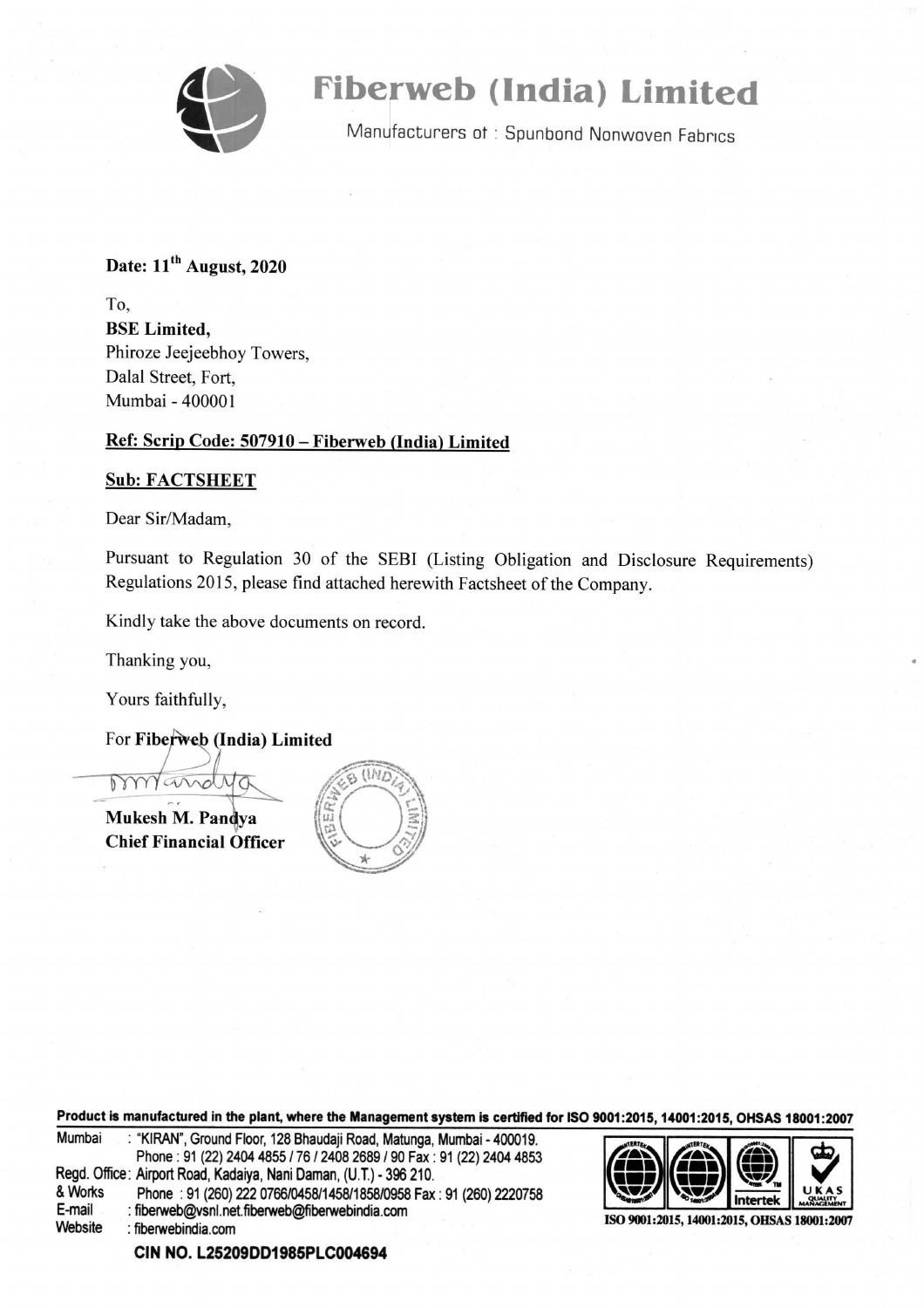# **FACTSHEET**

### **Q1 FY21**

### **I** OVERVIEW

Fiberweb is engaged in manufacturing of innovative, quality spun-bond polypropylene nonwoven roll goods and products used globally in various industries, such as hygiene, agriculture crop cover and medical & industrial clothing. the Company with its excellence in manufacturing, producing and supplying high quality roll goods to various users all over the world including few of the fortune 500 clients.



### **MANUFACTURING FACILITY AT DAMAN**



**SHAREHOLDING PATTERN** [as on 30<sup>th</sup> June, 2020]



### **KEY FACTS**



### **SEGMENT WISE SALES BREAKUP**



### **Q1 FY21 FINANCIAL HIGHLIGHTS**

| <u>L UI FIZI FINANCIAL MIGNLIGHI S</u><br>(in INR Cr.) |                |                |                     |  |  |  |
|--------------------------------------------------------|----------------|----------------|---------------------|--|--|--|
| <b>Particular</b>                                      | <b>Q1 FY21</b> | <b>Q1 FY20</b> | <b>YoY % Change</b> |  |  |  |
| <b>Net Revenue</b>                                     | 28.91          | 16.42          | 76.07               |  |  |  |
| <b>Expenses</b>                                        | 23.78          | 15.56          | 52.83               |  |  |  |
| <b>EBITDA</b>                                          | 6.51           | 2.78           | 134.17              |  |  |  |
| <b>EBIT</b>                                            | 5.17           | 1.71           | 202.34              |  |  |  |
| <b>PBT</b>                                             | 5.16           | 1.68           | 207.14              |  |  |  |
| <b>PAT</b>                                             | 4.16           | 1.68           | 147.62              |  |  |  |

### **STOCK INFORMATION** [as on 10th August, 2020]

|               | <b>Stock Price</b>        | INR 25.00           |
|---------------|---------------------------|---------------------|
|               | 52 Week High/Low          | INR 26.80/8.89      |
| Æ             | <b>Market Cap</b>         | <b>INR 71.98 Cr</b> |
|               | <b>Shares Outstanding</b> | 2.88 Cr             |
| $\frac{1}{2}$ | Free Float                | INR 27.35 Cr.       |

### **STOCK CHART** [as on 10<sup>th</sup> August, 2020]



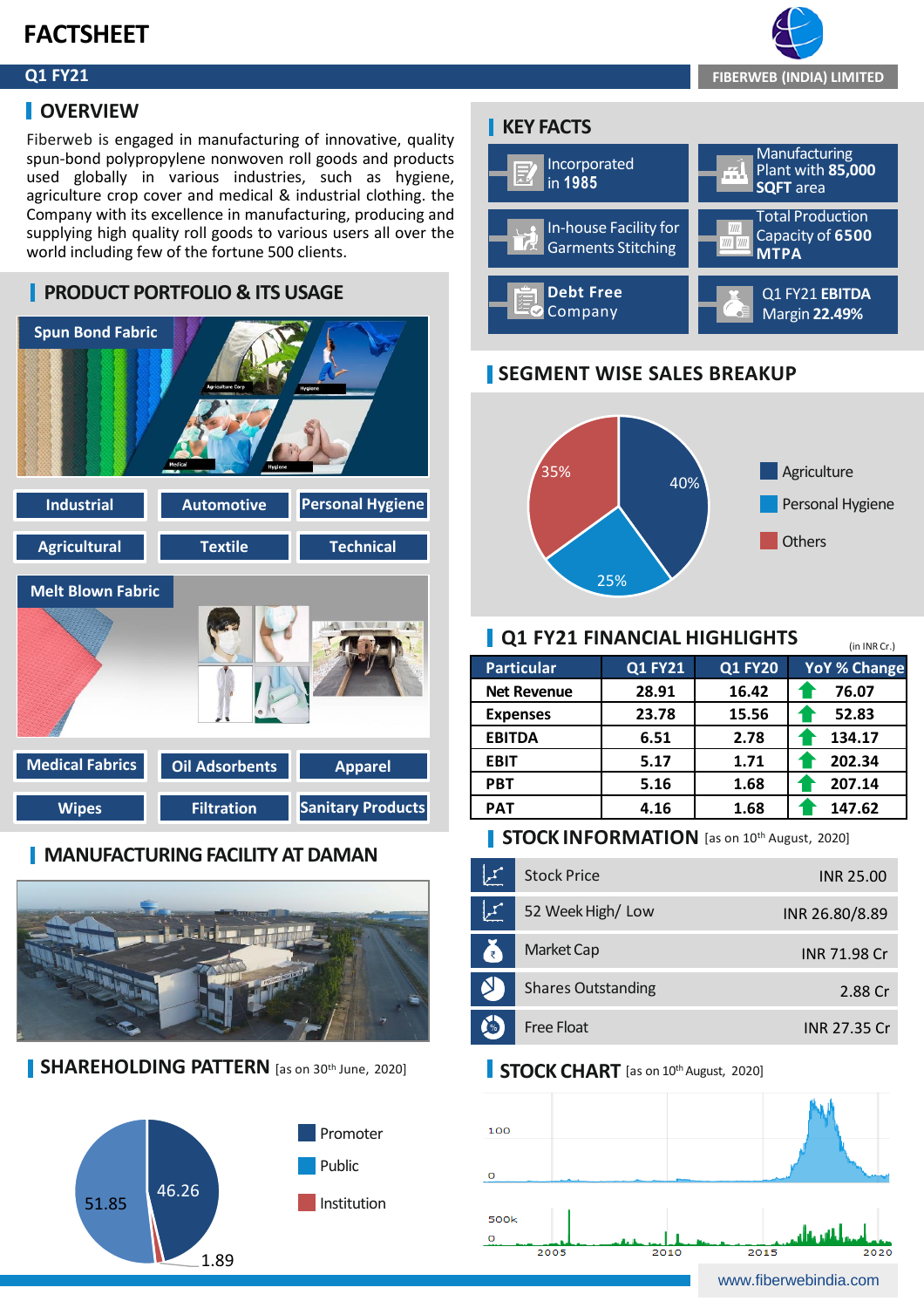## **FACTSHEET**

### **Q1 FY21**



### **INDUSTRY DYNAMICS & OPPORTUNITES**

- **The personal hygiene market is expected to grow @ CAGR of 20% till 2020, led by rising disposable income and increasing awareness**
- **The Geotextile market is expected to reach ~USD 9.3bn by 2022 @ CAGR of 10.2% from 2017**
- **India's nonwoven market is growing at a rate of 8- 10% & the market is expected to grow at a rate of 12-15% in future.**
- **India is expected to emerge as the world's 3rd largest passenger vehicle market by 2021 with annual production to ~5mn vehicles. This will increase the demand for non-woven**
- **The Indian packaging industry is likely to witness CAGR growth of 18% with the increase in share of non-woven**
- **However the consistent growth showing up usage in automotive, filtration, geotextiles and the medical and hygiene sector, the growth will escalate in value terms too.**

### **KEY MANAGEMENT TEAM**

**Mr. Pravin Sheth (Chairman Emeritus)**  **Mr. Bhavesh Sheth (President)**

**Mr. G Ravindran Mr. Mukesh Pandya (Chief Financial Officer)**

### **KEY STRENGTHS**

**Pioneer and amongst leading players in manufacturing of melt blown & Spun bond nonwoven fabric in India** 

**Well set supply chain, with most of the raw material sourced from the world's largest O&G company, Exxon Mobil**

**State-of-art manufacturing facility at Daman, with machines procured from Reifenhauser GMBH of Germany**

**Best in class product quality with International accreditations and certifications - ISO 9001-2008, 14001-2004, OHSAS 18001:2007, Intertek and UKAS**

**Product innovation & cost competitiveness.**

### **THE COVID – 19 OPPORTUNITY**



#### **Personal Protective Equipment (PPE) Kits**

- Provided Forward Integration Opportunity
- Company has started full in house manufacturing of the kits
- Continuously increasing the manufacturing



#### **Face Masks N95 & N99**

• The main material for the mask is Melt Blown Fabric, The Company is one of the largest manufacturer of it and Supplies to all leading manufactures in the country